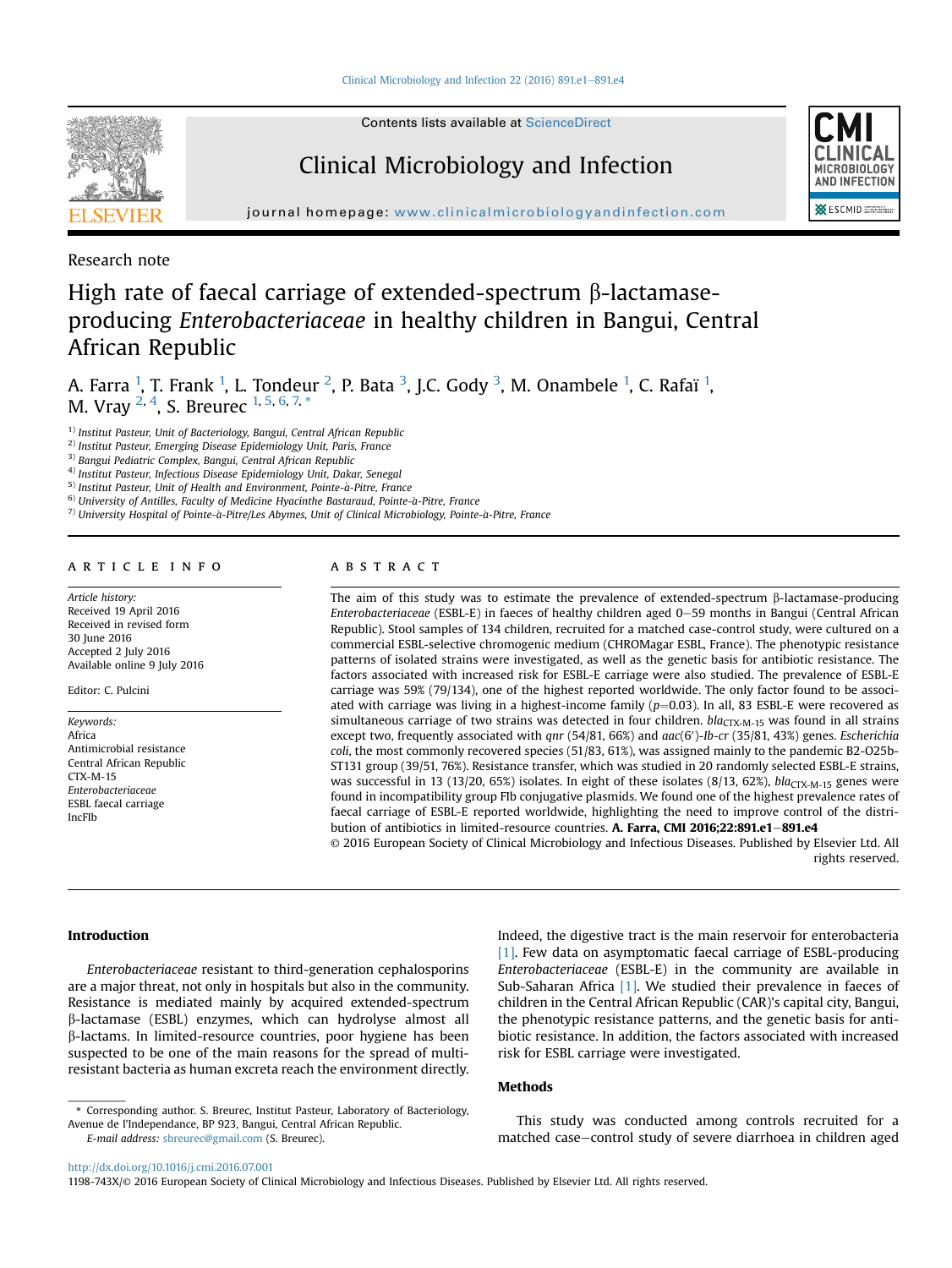$0-59$  months to estimate the pathogen burden in Bangui (428) controls and 428 cases recruited between December 2011 and November 2013) [\[2\]](#page-2-0). Only the controls selected between March and November 2013 were included in this study (134 children). Controls selected in Bangui's urban districts were defined as healthy ageand sex-matched children without diarrhoea and antibiotic use during the previous 7 days, living in the same urban quarter as the case. The study protocol was approved by the national ethics committee of CAR. Written informed consent was obtained from the parents or guardians of all children.

Stool samples were cultured on a commercial ESBL-selective chromogenic medium (CHROMagar ESBL, France). All colonies that differed by colour and/or morphology were selected. Enterobacteriaceae species identification, antimicrobial susceptibility by the disc diffusion method, detection of the production of ESBL using the double-disc synergy test, genomic extraction, screening for  $bla_{\text{CTX-M}}$ and bla<sub>SHV</sub> β-lactamase genes, the aac(6′)-Ib gene and its variant, the quinolone resistance qnrA/B/S and qepA genes were performed as previously described [\[3\].](#page-2-0) Duplex PCR targeting the pabB and trpA genes was used to determine whether the E. coli isolate belonged to the B2-O25b-Sequence Type (ST) 131 group  $[4]$ , followed by confirmation on 10 randomly selected strains using Multilocus Sequence Typing (<http://mlst.ucc.ie/>), phylogroup B2 [\[5\]](#page-2-0) and O25b typing [\[6\]](#page-2-0) using PCR. Conjugation and transformation experiments were performed as described previously [\[3\].](#page-2-0) Data were collected on nutritional and socioeconomic status. The chi-square test and Student  $t$  test were used to compare categorical and continuous variables in univariate analysis, respectively. Factors associated with increased risk for ESBL carriage in the univariate analysis with  $p$  values <0.25 were retained for the multivariate analysis. We considered that  $p$ values <0.05 indicated significance.

#### Results and Discussion

A total of 134 children (78 boys, 56 girls; mean age 14.7 months; median age 10.5 months; 25th percentile, 7 months; 75th percentile, 16 months) were included. The overall prevalence of faecal carriage ESBL-E in children was 59% (79/134). This rate is one of the highest reported worldwide  $(1-69%)$ , the highest being reported in Thailand (69% in 2010) and the lowest in Europe (<12%)  $[1]$ . Very few data are available on the prevalence of faecal carriage of ESBL-E in Africa, although it appears to be high, with 22% in Madagascar, 31% in Niger, and 33% in Guinea-Bissau among children admitted to hospital, and 63% in Egypt and 10% in Cameroon among healthy individuals  $[1,7-9]$  $[1,7-9]$ .

Poverty has been associated with a higher incidence of ESBL-E rectal carriage [\[1,9\]](#page-2-0), whereas we found an association with children in the highest-income families ( $p < 0.03$ ) (Table 1). Our study was conducted in a very low-income country engulfed in a civil war during the study period. It is likely that many children in low socioeconomic families did not receive antibiotics because their parents could not afford them. However, this explanation cannot be tested as we were unable to collect reliable data. The antibiotics

Table 1

|  | Risk factors for extended-spectrum β-lactamase Enterobacteriaceae rectal carriage in 134 children |  |
|--|---------------------------------------------------------------------------------------------------|--|
|--|---------------------------------------------------------------------------------------------------|--|

| Characteristic <sup>a</sup><br>ESBL-E carriage |             | Univariate analysis |                      | Multivariate analysis |                      |       |
|------------------------------------------------|-------------|---------------------|----------------------|-----------------------|----------------------|-------|
|                                                | No $(n=55)$ | Yes $(n=79)$        | OR (95% CI)          | $\boldsymbol{p}$      | Adjusted OR (95% CI) | p     |
| Sex                                            |             |                     |                      |                       |                      |       |
| Male                                           | 31 (39.7)   | 47(60.3)            | Reference            | 0.718                 |                      |       |
| Female                                         | 24 (42.9)   | 32 (57.1)           | $0.88(0.44 - 1.77)$  |                       |                      |       |
| Age (months)                                   |             |                     |                      |                       |                      |       |
| $0 - 11$                                       | 30 (39.5)   | 46(60.5)            | $0.61(0.21 - 1.76)$  | 0.214                 | $0.64(0.19 - 2.12)$  | 0.083 |
| $12 - 23$                                      | 19(51.4)    | 18(48.5)            | $0.38(0.12 - 1.19)$  |                       | $0.28(0.08 - 1.00)$  |       |
| $24 - 59$                                      | 6(28.6)     | 15(71.4)            | Reference            |                       | Reference            |       |
| Nutritional status                             |             |                     |                      |                       |                      |       |
| SAM <sup>b</sup> or MAM <sup>c</sup>           | 9(64.3)     | 5(35.7)             | Reference            | 0.064                 | Reference            | 0.067 |
| No malnutrition                                | 46(38.3)    | 74 (61.7)           | $2.90(0.91 - 90.18)$ |                       | $3.13(0.92 - 10.66)$ |       |
| Socioeconomic class <sup>d</sup>               |             |                     |                      |                       |                      |       |
| Lowest income                                  | 7(87.5)     | 1(12.5)             | Reference            | 0.013                 | Reference            | 0.028 |
| Middle income                                  | 44 (39.3)   | 68 (60.7)           | 10.81 (1.29-90.97)   |                       | 14.09 (1.59-124.93)  |       |
| Highest income                                 | 4(28.6)     | 10(71.4)            | 17.5 (1.60-191.89)   |                       | 31.06 (2.49-387.13)  |       |
| Residence                                      |             |                     |                      |                       |                      |       |
| Urban                                          | 45(38.8)    | 71(61.2)            | Reference            | 0.182                 | Reference            | 0.207 |
| Rural                                          | 10(55.6)    | 8(44.4)             | $0.51(0.19 - 1.38)$  |                       | $0.51(0.18 - 1.45)$  |       |
| Latrines                                       |             |                     |                      |                       |                      |       |
| None or traditional                            | 53(41.1)    | 76 (58.9)           | Reference            | 0.961                 |                      |       |
| Modern                                         | 2(40.0)     | 3(60.0)             | $1.05(0.17 - 6.48)$  |                       |                      |       |
| No. of household members                       |             |                     |                      |                       |                      |       |
| < 5                                            | 20(41.7)    | 28(58.3)            | Reference            | 0.994                 |                      |       |
| $5 - 10$                                       | 24 (40.7)   | 35(59.3)            | $1.04(0.48 - 2.26)$  |                       |                      |       |
| >10                                            | 11(40.7)    | 16(59.3)            | $1.04(0.40 - 2.71)$  |                       |                      |       |
| Meals                                          |             |                     |                      |                       |                      |       |
| With the hand only                             | 13 (46.4)   | 15(53.6)            | Reference            | 0.595                 |                      |       |
| With spoon and fork only                       | 19(43.2)    | 25(56.8)            | $1.14(0.44 - 2.96)$  |                       |                      |       |
| Access to improved water <sup>e</sup>          | 29(40.3)    | 43 (59.7)           | $1.07(0.54 - 2.14)$  | 0.846                 |                      |       |
| Chlorinated drinking-water                     | 21 (46.7)   | 24 (53.3)           | $0.71(0.34 - 1.46)$  | 0.348                 |                      |       |
| Use of pacifier                                | 5(35.7)     | 9(64.3)             | $1.29(0.41 - 4.07)$  | 0.666                 |                      |       |
| Mother completed primary school                | 31 (41.0)   | 45 (59.2)           | $1.02(0.51 - 2.05)$  | 0.945                 |                      |       |

a Of note, contact(s) with healthcare centre in the last 6 months and consumption of antibiotics in the last 3 months were not studied as we were unable to collect reliable data.

<sup>b</sup> Severe acute malnutrition (SAM): mid-upper arm circumference < 115 mm.<br>
<sup>c</sup> Moderate acute malnutrition (MAM): mid-upper arm circumference < 125mm and  $\geq$  115 mm.

<sup>d</sup> For socioeconomic level, lowest income was defined as having no cell phone; middle income as having a cell phone but no car, working refrigerator, or modern sanitation (flushing toilet inside the house); and highest income as having a car, a working refrigerator, and modern sanitation.

Improved water was defined as access to water from a spring or running water.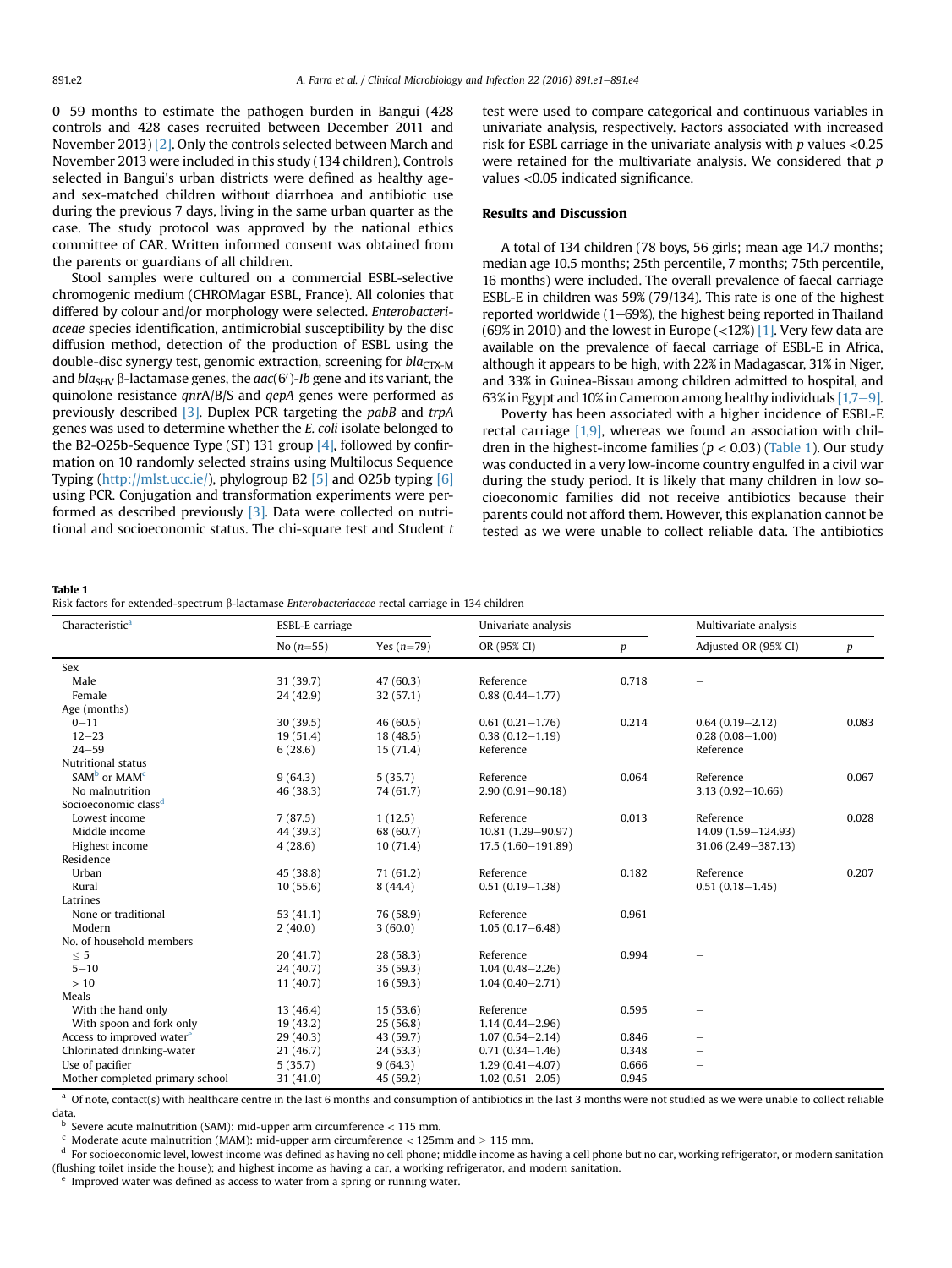<span id="page-2-0"></span>

| Table 2 |  |                                                 |
|---------|--|-------------------------------------------------|
|         |  | Resistance genes transferred to transconjugants |

| Species <sup>a</sup>  | PMOR determinant <sup>b</sup> | Transconjugant <sup>a</sup> |                               |                                   |
|-----------------------|-------------------------------|-----------------------------|-------------------------------|-----------------------------------|
|                       |                               | Incompatibility group       | PMOR determinant <sup>b</sup> | Non- $β$ -lactam drug resistance  |
| Escherichia coli      | OnrS, AAC(6')-Ib-cr           | IncFIB                      | QnrS, AAC(6')-Ib-cr           | GEN, TOB, NAL                     |
| E. coli               | $AAC(6')-Ib-cr$               | TF                          |                               |                                   |
| E. coli               |                               | TF                          |                               |                                   |
| E. coli               | QnrS, AAC(6')-Ib-cr           | IncFIB                      | QnrS, $AAC(6')$ -Ib-cr        | GEN, TOB, NAL                     |
| E. coli               |                               | TF                          |                               |                                   |
| E. coli               |                               | <b>IncY</b>                 |                               | GEN, TOB, STR, NAL, TET, SUL, SXT |
| E. coli               | QnrS, AAC(6')-Ib-cr           | IncFIB                      | QnrS, AAC(6')-Ib-cr           | GEN, TOB, TET                     |
| E. coli               | qnrS                          | IncFIB                      | qnrS                          | GEN, TOB, NAL                     |
| E. coli               | qnrS                          | IncFIB                      | qnrS                          | GEN, TOB, NAL                     |
| E. coli               | OnrS, AAC(6')-Ib-cr           | IncFIB                      | QnrS, $AAC(6')$ -Ib-cr        | KAN, STR, TET, SUL, SXT           |
| E. coli               | OnrB, AAC(6')-Ib-cr           | IncFIB                      | OnrB, AAC(6')-Ib-cr           | KAN, STR, TET, SUL, SXT           |
| E. coli               | $AAC(6')-Ib-cr$               | <b>IncFIB</b>               | $AAC(6')-Ib-cr$               | GEN, TOB, NAL                     |
| E. coli               |                               | <b>IncY</b>                 |                               | GEN, TOB, NAL                     |
| E. coli               |                               | TF                          |                               |                                   |
| E. coli               | $AAC(6')-Ib-cr$               | <b>IncFIB</b>               |                               | GEN, TOB, STR, NAL, TET, SUL, SXT |
| Klebsiella pneumoniae | QnrB, AAC(6')-Ib-cr           | TF                          |                               |                                   |
| K. pneumoniae         | OnrS, AAC(6')-Ib-cr           | TF                          |                               |                                   |
| K. pneumoniae         | OnrB, AAC(6')-Ib-cr           | <b>IncFIB</b>               |                               | KAN, STR, TET, SUL, SXT           |
| K. pneumoniae         | QnrB, QnrS, AAC(6')-Ib-cr     | NT                          |                               |                                   |
| Enterobacter cloacae  | QnrB, AAC(6')-Ib-cr           | TF                          |                               |                                   |

TF, transfer to the E. coli recipient failed; NT, the plasmid could not be typed; PMQR, plasmid-mediated quinolone resistance; KAN, kanamycin; GEN, gentamicin; TOB, tobramycin; NET, netilmicin; STR, streptomycin; NA, nalidixic acid; TET, tetracycline; SUL, sulfamide; SXT, co-trimoxazole.

<sup>a</sup> bla<sub>CTX-M-15</sub> was found in all the studied strains and transconjugants. **b** QepA and QnrA were not found in any of the isolates.

received by children in the highest-income families would have been obtained primarily without prescription from street vendors. They are much less expensive than in pharmacies, but inappropriate antibiotic prescription and substandard quality of some drugs favour the spread of antimicrobial resistance [\[10\].](#page-3-0)

In all, 83 ESBL-E were recovered as simultaneous carriage of two strains was detected in four children. Escherichia coli was the most frequent species (51/83, 61%), as described in most of the studies [1], the other species being Klebsiella pneumoniae (20/83, 24%), Enterobacter cloacae (5/83, 6%), Klebsiella oxytoca (4/83, 5%), and Morganella morgani (1/83, 1%). None was resistant to imipenem. Most of the E. coli isolates (39/51, 76%) corresponded to the pandemic hypervirulent E. coli B2-O25b-ST131 group, in keeping with previous descriptions of infectious strains in CAR [3] and elsewhere. This group has contributed extensively to dissemination of  $bla_{\text{CTX-M15}}$  [4,11], the most widely distributed ESBL worldwide. Further studies based on high-resolution genotyping methods are needed to determine its evolutionary history.

In our study,  $bla_{CTX-M-15}$  was found in all strains except two (bla<sub>CTX-M-127</sub>,  $n=1$ ; bla<sub>CTX-M-27</sub>,  $n=1$ ), frequently associated with qnr  $(54/81, 66%)$  and  $aac(6')$ -Ib-cr  $(35/81, 43%)$  genes. qepA and qnrA were not found. Transfer of ESBL was successful for 13 (13/20, 65%) ESBL-E out of the 20 randomly selected, only by conjugation, highlighting their potential to spread (Table 2). ESBL were carried mainly on plasmids of IncFIb incompatibility groups (8/13, 62%) that can be considered pandemic  $[12]$ . The  $aac(6')$ -Ib-cr and  $qnr$ genes were systematically co-transferred with  $bla_{\text{CTX-M-15}}$  in E. coli, except for one strain, but not in K. pneumoniae strains. Transfer of additional resistance genes was also detected (Table 2). Their aggregation on the same plasmid and its spread is of great concern.

Our cohort was not a random sample, but a matched control group of children with diarrhoea, which might have introduced a bias. However, the data reported here are particularly important. Children in the lowest-income families may not be at higher risk for harbouring an ESBL-E, suggesting that previous antibiotic exposure is probably the most important factor. Therefore, control of multidrug resistant bacteria spread should focus also on better control of antibiotic distribution.

#### Transparency declaration

This study was supported by funds from the Fondation Total. The authors have no conflict of interest to declare.

#### Acknowledgements

We express our sincere thanks to the children and parents who participated in this study. We also extend our thanks to the staff at the Institut Pasteur of Bangui, particularly Ernest Jose Gbao and Natacha Zato, Antoine Talarmin (Institut Pasteur of Guadeloupe) for many helpful discussions, and Benoit Garin (Institut Pasteur of Madagascar) for technical help.

#### References

- [1] [Woerther PL, Burdet C, Chachaty E, Andremont A. Trends in human fecal](http://refhub.elsevier.com/S1198-743X(16)30225-7/sref1) [carriage of extended-spectrum beta-lactamases in the community: toward](http://refhub.elsevier.com/S1198-743X(16)30225-7/sref1) the globalization of CTX-M. Clin Microbiol Rev  $2013:26:744-58$  $2013:26:744-58$ .
- [2] [Breurec S, Vanel N, Bata P, Chartier L, Farra A, Favennec L, et al. Etiology and](http://refhub.elsevier.com/S1198-743X(16)30225-7/sref2) [epidemiology of diarrhea in hospitalized children from low income country: a](http://refhub.elsevier.com/S1198-743X(16)30225-7/sref2) [matched case-control study in Central African Republic. PLoS Negl Trop Dis](http://refhub.elsevier.com/S1198-743X(16)30225-7/sref2) [2016;10:e0004283.](http://refhub.elsevier.com/S1198-743X(16)30225-7/sref2)
- [3] [Rafai C, Frank T, Manirakiza A, Gaudeuille A, Mbecko JR, Nghario L, et al.](http://refhub.elsevier.com/S1198-743X(16)30225-7/sref3) [Dissemination of IncF-type plasmids in multiresistant CTX-M-15-producing](http://refhub.elsevier.com/S1198-743X(16)30225-7/sref3) [Enterobacteriaceae isolates from surgical-site infections in Bangui, Central](http://refhub.elsevier.com/S1198-743X(16)30225-7/sref3) [African Republic. BMC Microbiol 2015;15:15](http://refhub.elsevier.com/S1198-743X(16)30225-7/sref3).
- [4] [Clermont O, Dhanji H, Upton M, Gibreel T, Fox A, Boyd D, et al. Rapid detection](http://refhub.elsevier.com/S1198-743X(16)30225-7/sref4) [of the O25b-ST131 clone of Escherichia coli encompassing the CTX-M-15](http://refhub.elsevier.com/S1198-743X(16)30225-7/sref4) [producing strains. J Antimicrob Chemother 2009;64:274](http://refhub.elsevier.com/S1198-743X(16)30225-7/sref4)-[7](http://refhub.elsevier.com/S1198-743X(16)30225-7/sref4).
- [5] [Clermont O, Bonacorsi S, Bingen E. Rapid and simple determination of the](http://refhub.elsevier.com/S1198-743X(16)30225-7/sref5) [Escherichia coli phylogenetic group. Appl Environ Microbiol 2000;66:4555](http://refhub.elsevier.com/S1198-743X(16)30225-7/sref5)-[8](http://refhub.elsevier.com/S1198-743X(16)30225-7/sref5).
- [6] [Clermont O, Lavollay M, Vimont S, Deschamps C, Forestier C, Branger C, et al.](http://refhub.elsevier.com/S1198-743X(16)30225-7/sref6) [The CTX-M-15-producing Escherichia coli diffusing clone belongs to a highly](http://refhub.elsevier.com/S1198-743X(16)30225-7/sref6) [virulent B2 phylogenetic subgroup. J Antimicrob Chemother 2008;61:1024](http://refhub.elsevier.com/S1198-743X(16)30225-7/sref6)-[8](http://refhub.elsevier.com/S1198-743X(16)30225-7/sref6).
- [7] [Isendahl J, Turlej-Rogacka A, Manjuba C, Rodrigues A, Giske CG, Naucler P.](http://refhub.elsevier.com/S1198-743X(16)30225-7/sref7) [Fecal carriage of extended-spectrum beta-lactamase-producing Escherichia](http://refhub.elsevier.com/S1198-743X(16)30225-7/sref7) [coli and Klebsiella pneumoniae in children in Guinea-Bissau: a hospital-based](http://refhub.elsevier.com/S1198-743X(16)30225-7/sref7) [cross-sectional study. PLoS One 2012;7:e51981.](http://refhub.elsevier.com/S1198-743X(16)30225-7/sref7)
- [8] [Magoue CL, Melin P, Gangoue-Pieboji J, Okomo Assoumou MC, Boreux R, De](http://refhub.elsevier.com/S1198-743X(16)30225-7/sref8) [Mol P. Prevalence and spread of extended-spectrum beta-lactamase-produc](http://refhub.elsevier.com/S1198-743X(16)30225-7/sref8)[ing Enterobacteriaceae in Ngaoundere, Cameroon. Clin Microbiol Infect](http://refhub.elsevier.com/S1198-743X(16)30225-7/sref8) [20](http://refhub.elsevier.com/S1198-743X(16)30225-7/sref8)13:19:E416-20.